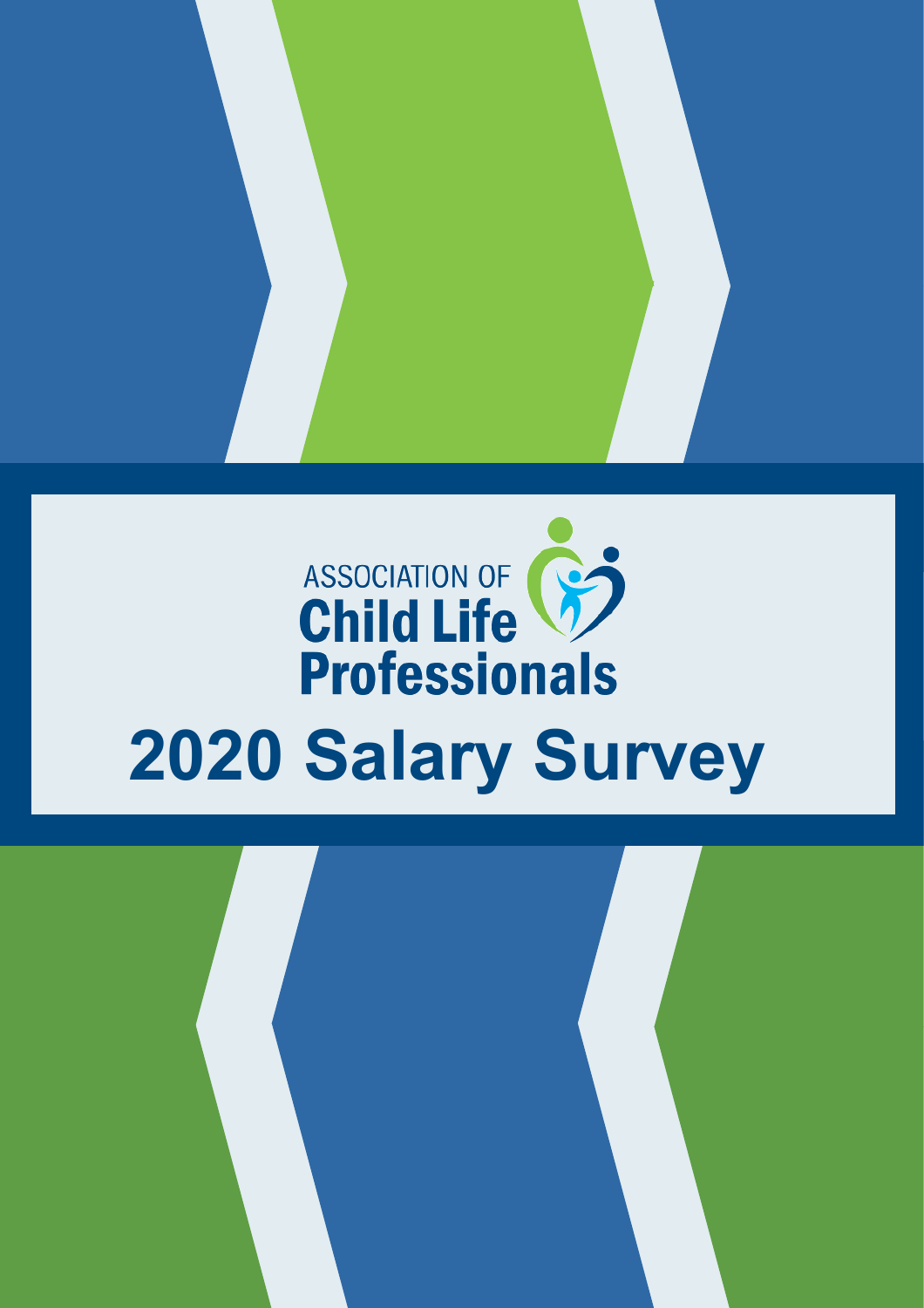### **Contents**

### United States: 2-6 T.

- in 1 Salary Distribution: 2
- T. FTE Status: 2
- T. Benefits: 3-5
- COVID-19 Changes: 6

### Canada: 7-11 T.

- T. Salary Distribution: 7
- T. ● FTE Status: 7
- T. Benefits: 8-10
- COVID-19 Changes: 11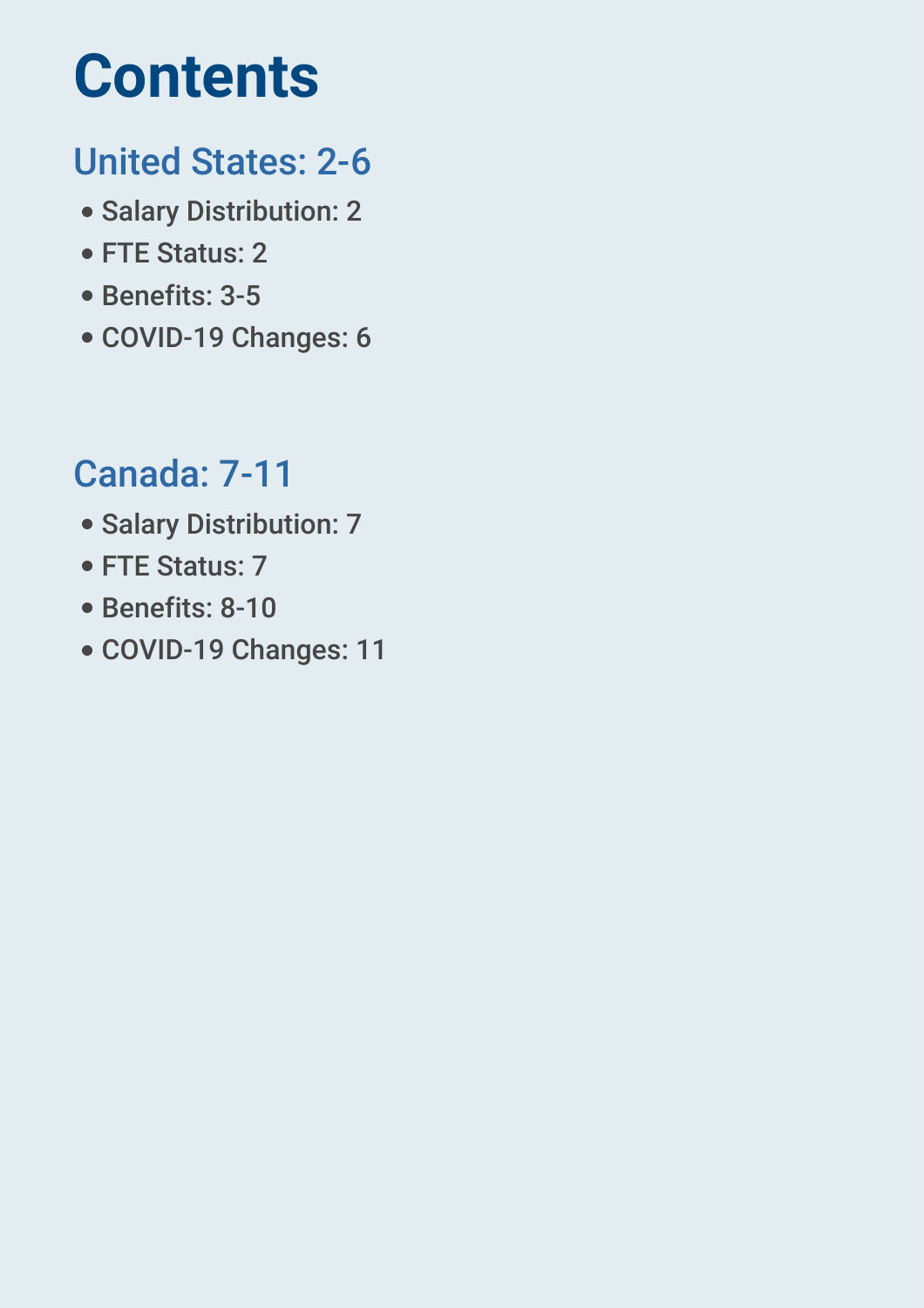### **United States**

#### Annual Salary Distribution for 1.0 FTE by Percentile (Salary in US Dollars)



*Salaries reported for less than 1.0 FTE were scaled up for comparison purposes. To calculate your annual 1.0 FTE salary to compare to this chart, take your annual salary and divide by your FTE status. For example, if your annual salary is \$40,000 and your FTE status is 0.75: \$40,000/0.75=\$53,333.*



#### FTE Status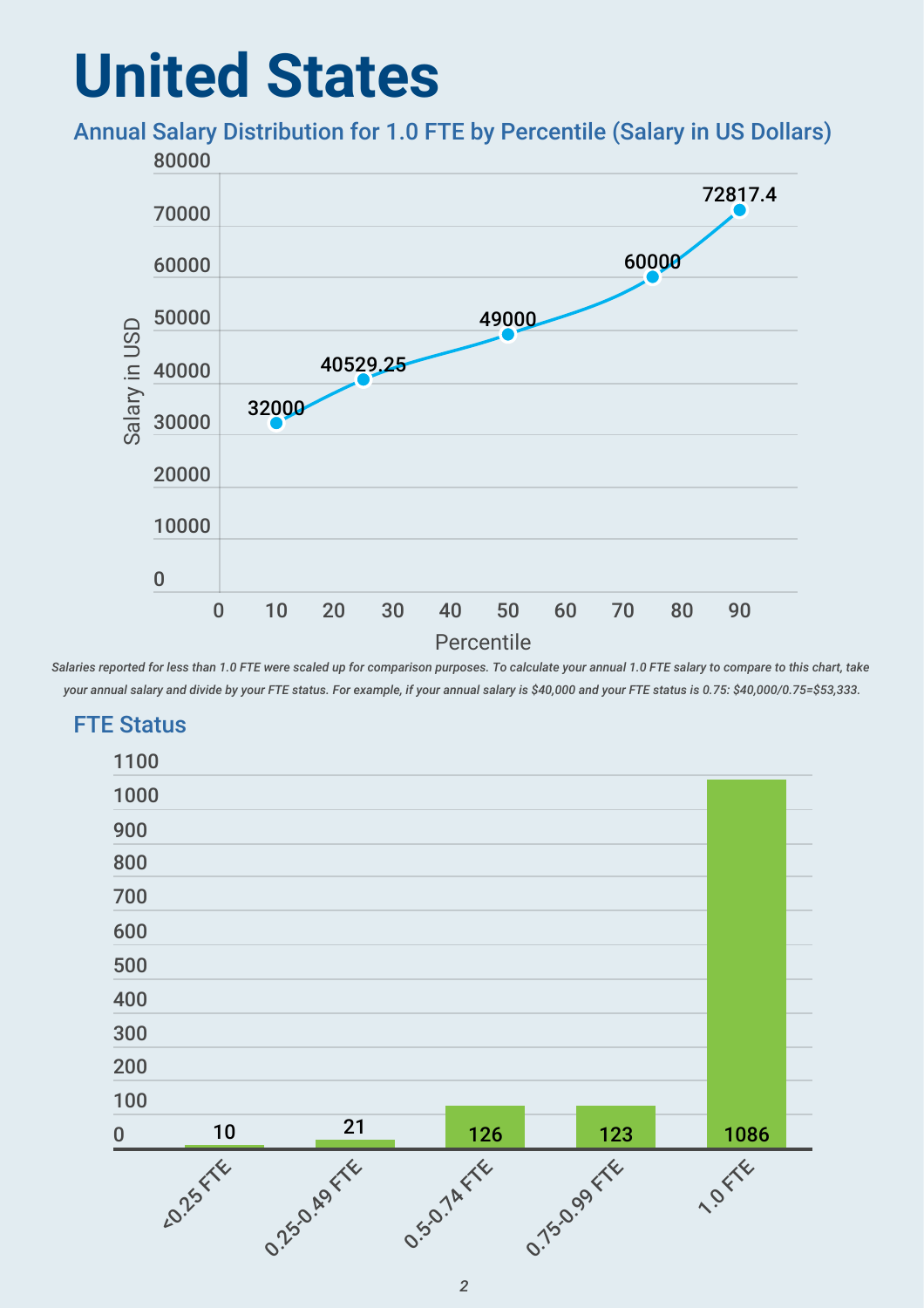### **United States - Benefits**

#### Employer Sponsored Childcare Benefits



### Employer Sponsored Healthcare Benefits

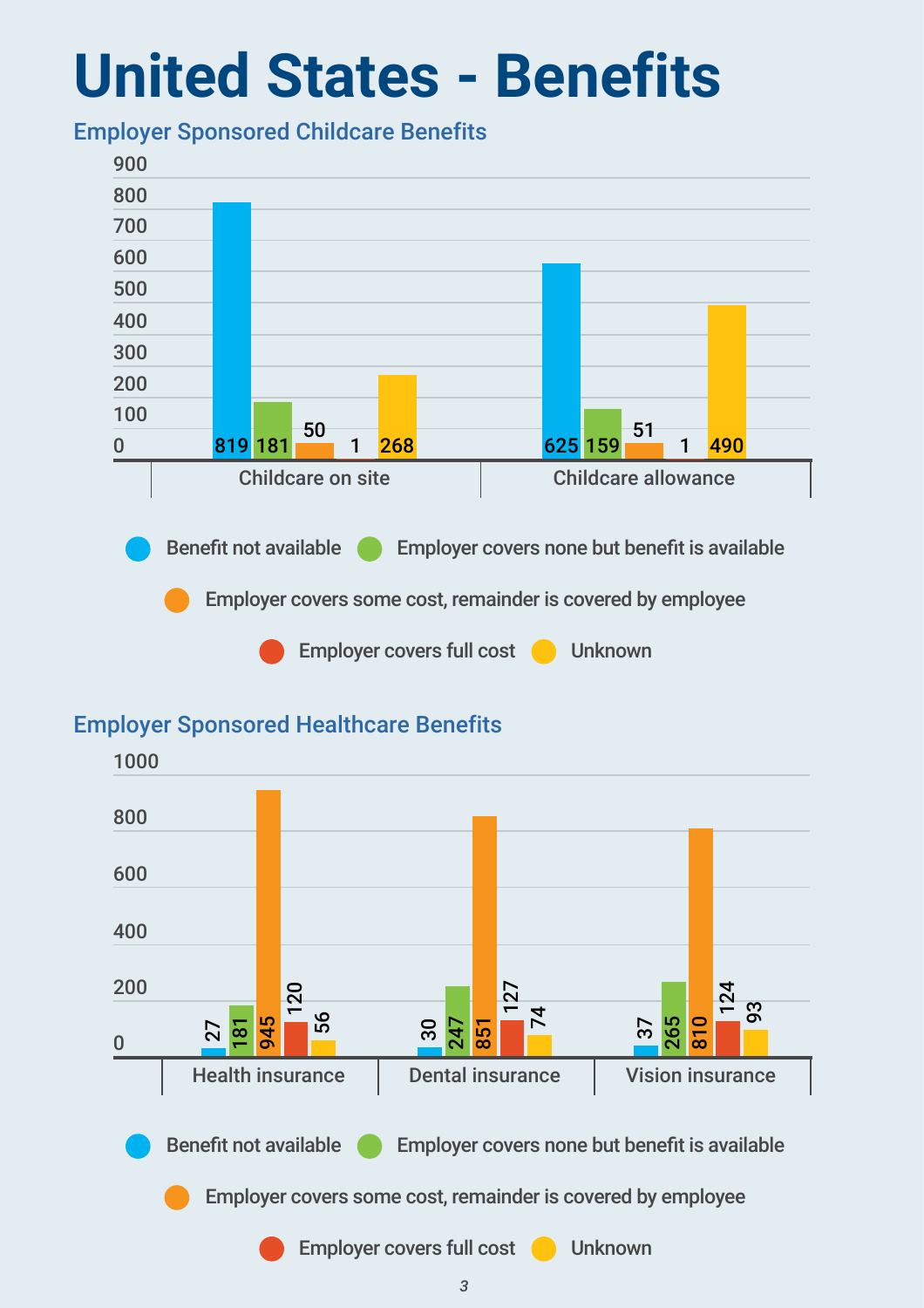### **United States - Benefits**

#### Disability and Life Insurance Benefits



#### Health club membership **Eldercare** benefits **Tuition** reimbursement Professional development  $\frac{5}{3}$  ុ ឌួ|  $\Xi$ ೫ | Benefit not available Employer covers none but benefit is available Employer covers some cost, remainder is covered by employee Employer covers full cost **Unknown**

### Other Benefits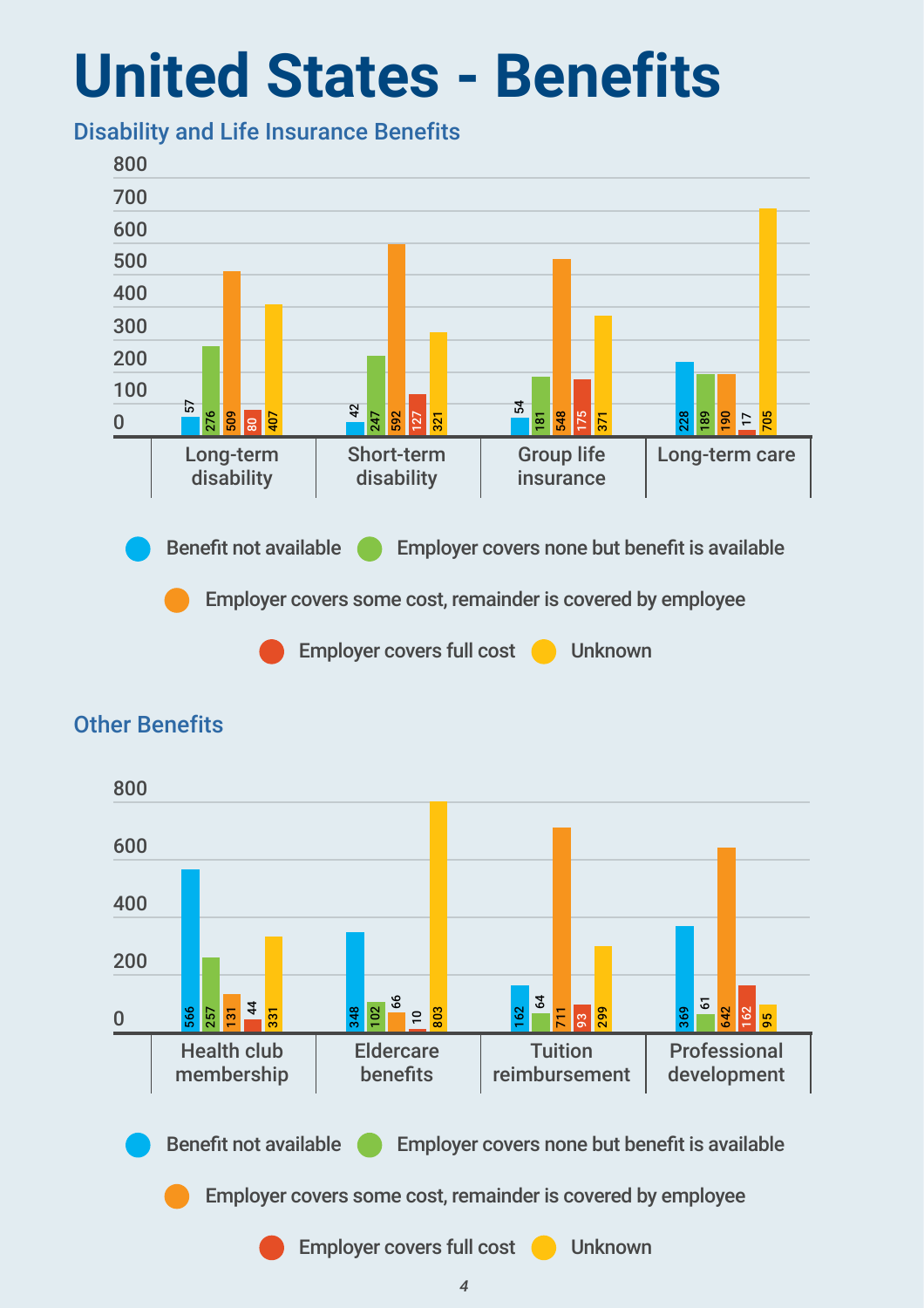## **United States - Benefits**

Bonuses, Spending Accounts, Time Off, and Retirements Plans

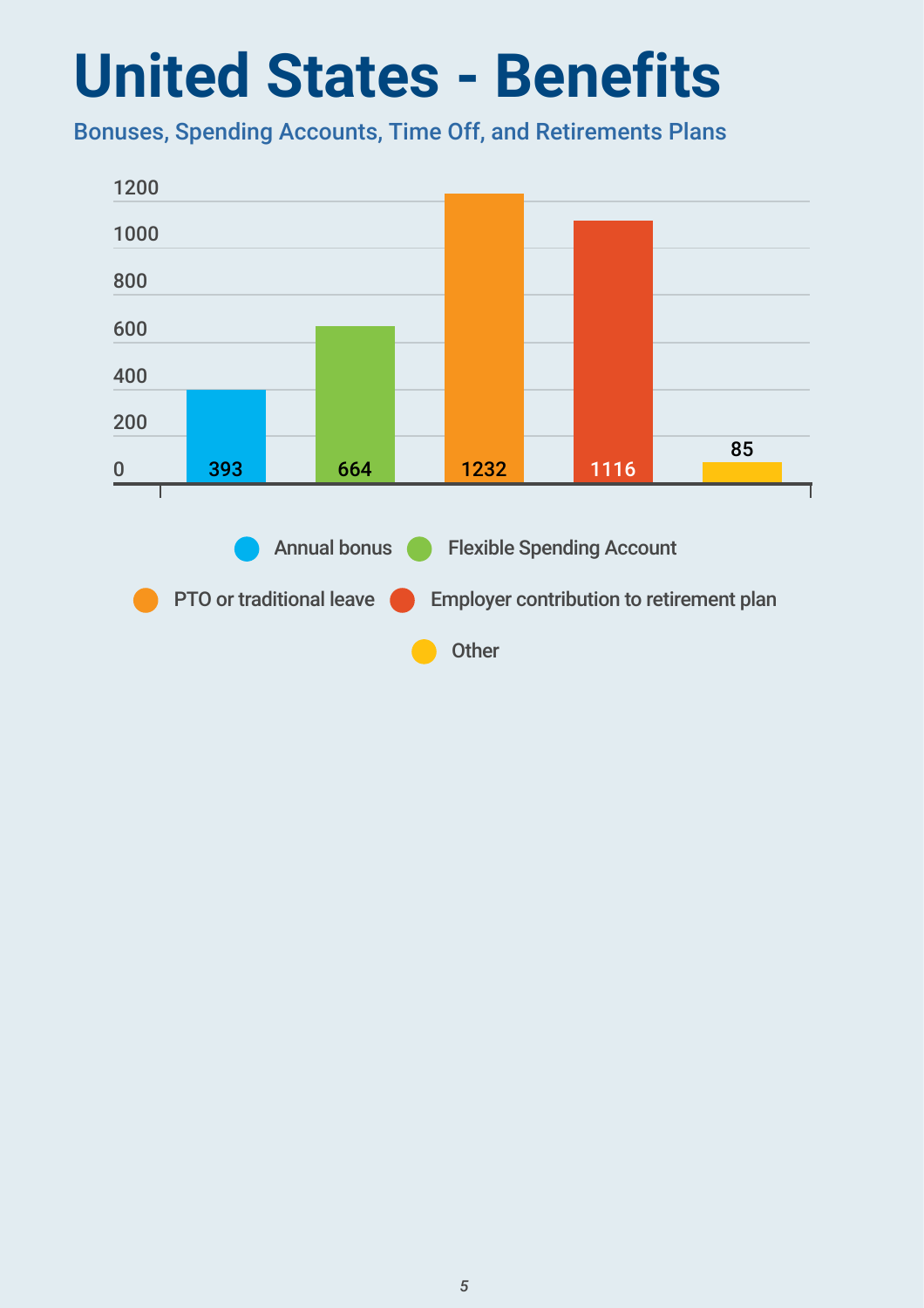### **United States - COVID-19**

### Changes from COVID-19

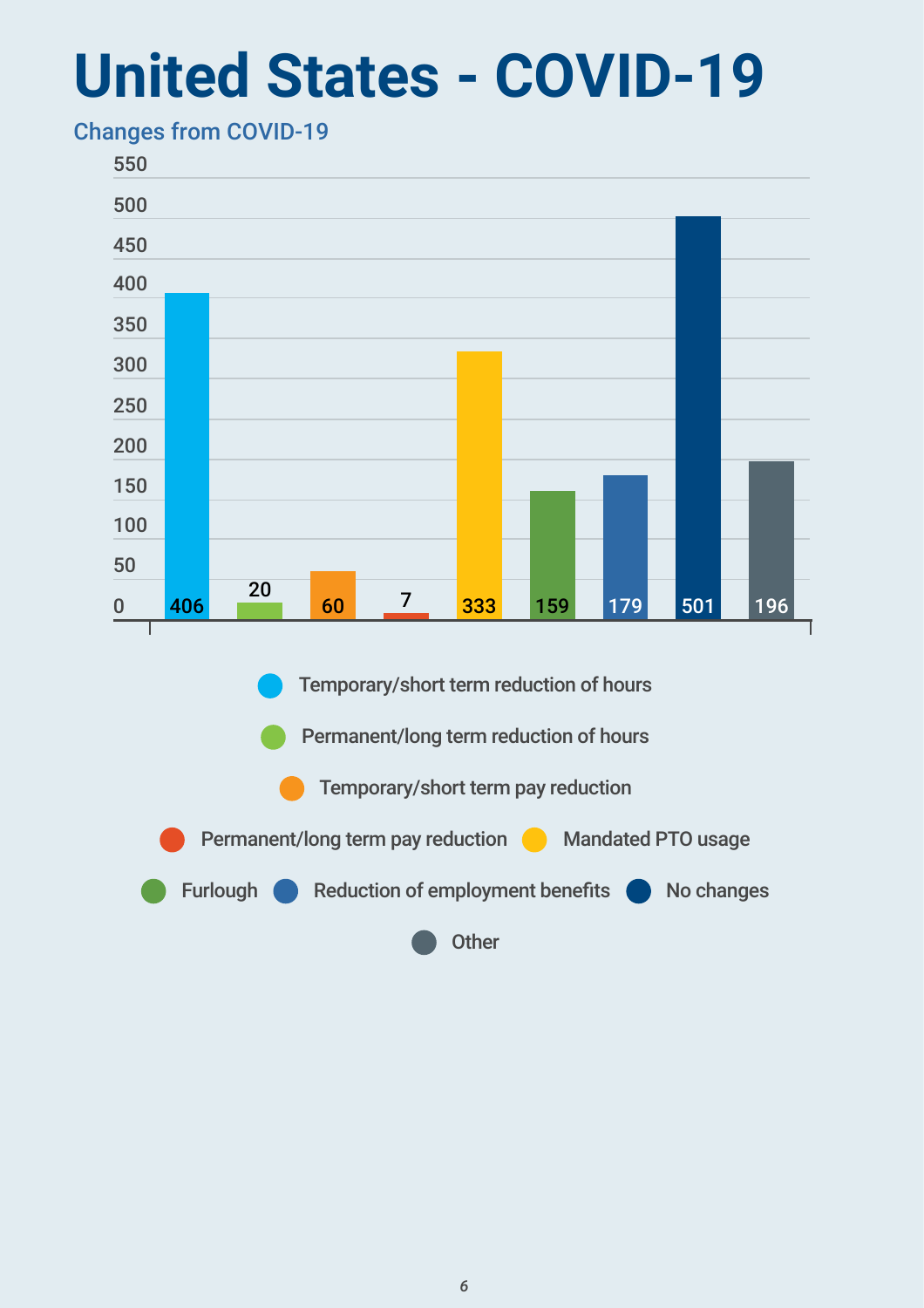### **Canada** Salary Distribution by Percentile (in Canadian dollars)



*Salaries reported for less than 1.0 FTE were scaled up for comparison purposes. To calculate your annual 1.0 FTE salary to compare to this chart, take your annual salary and divide by your FTE status. For example, if your annual salary is \$40,000 and your FTE status is 0.75: \$40,000/0.75=\$53,333.*

### FTE Status

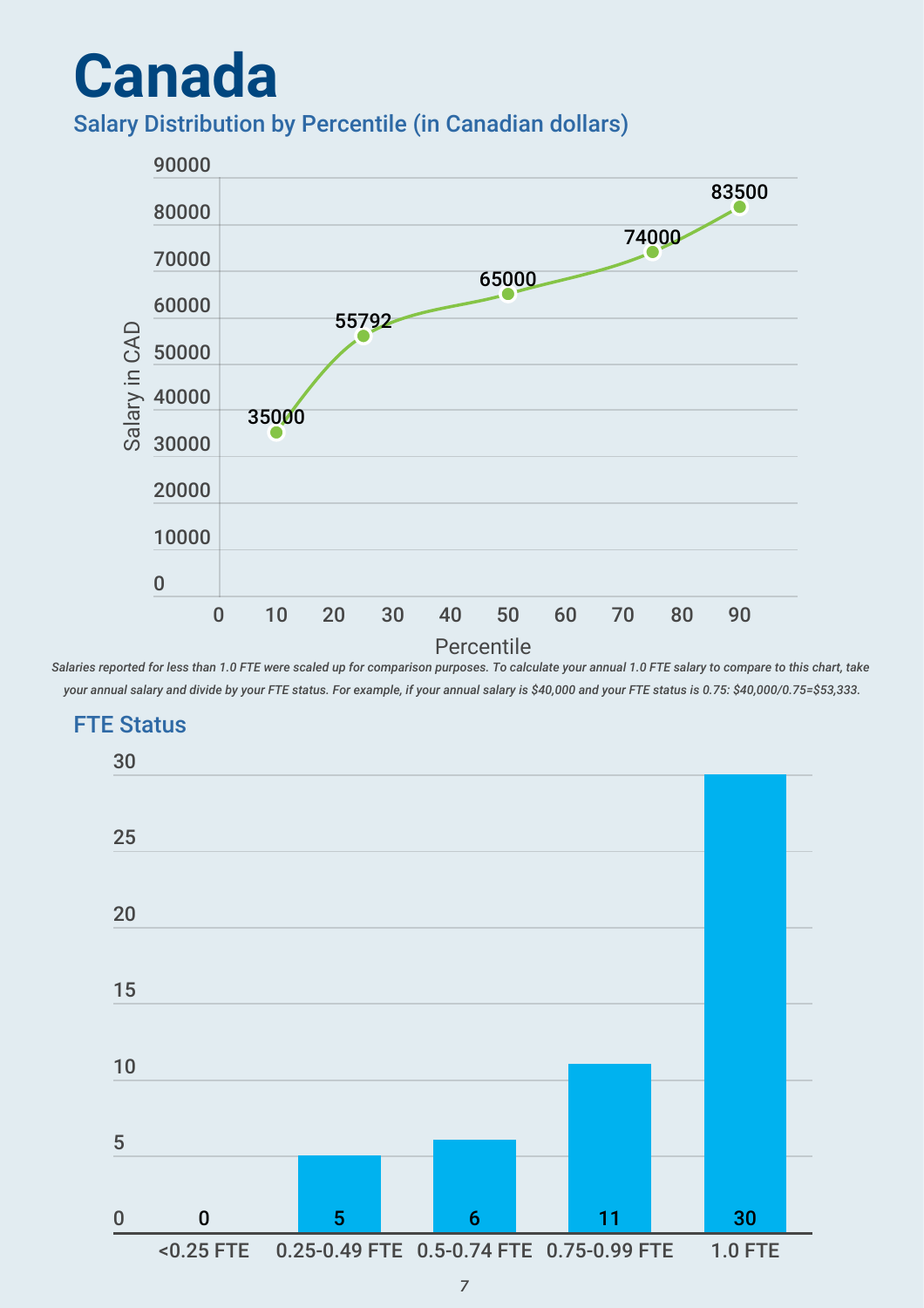## **Canada - Benefits**

#### Employer Sponsored Childcare Benefits



### Employer Sponsored Healthcare Benefits

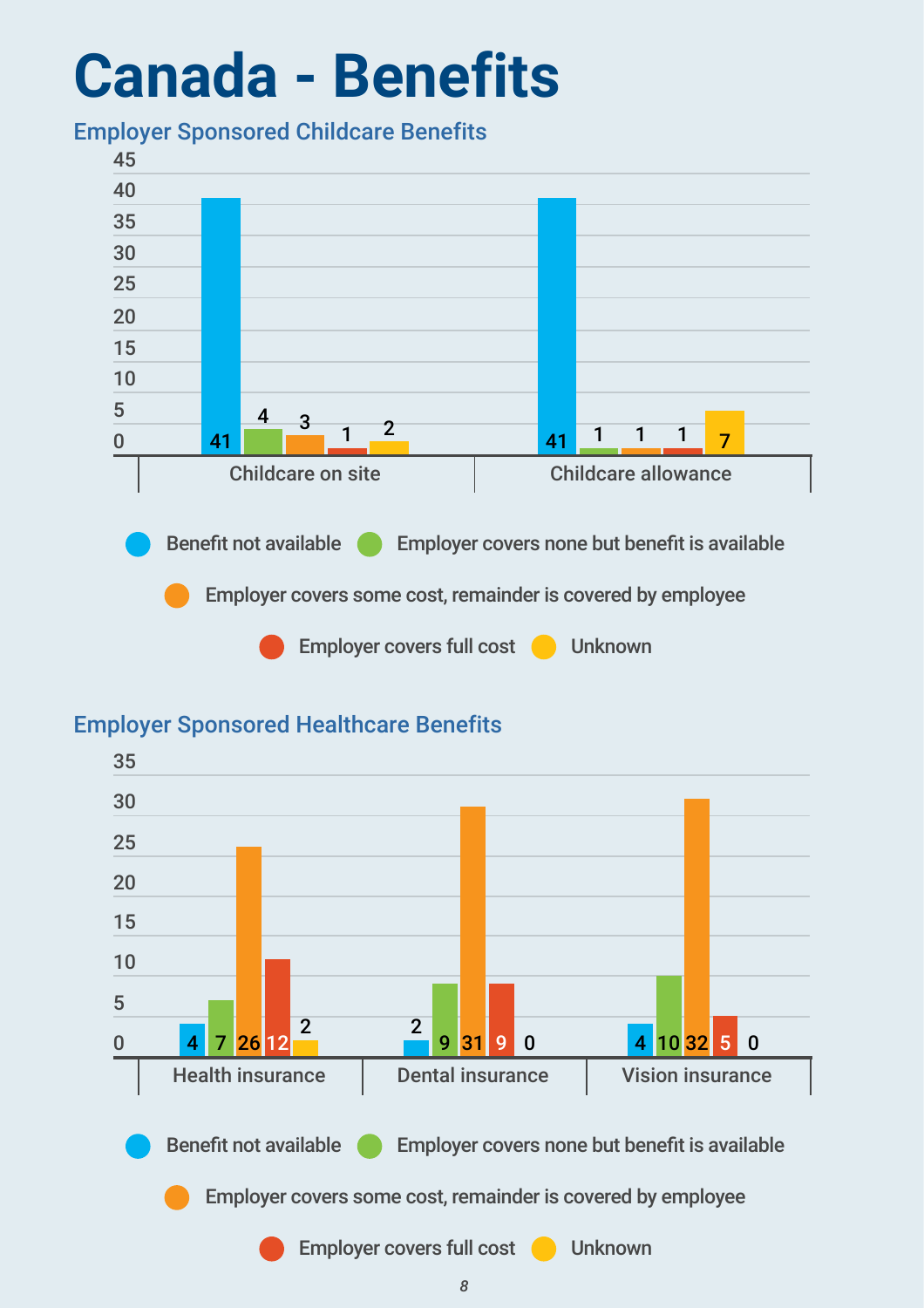## **Canada - Benefits**

Disability and Life Insurance Benefits





#### Other Benefits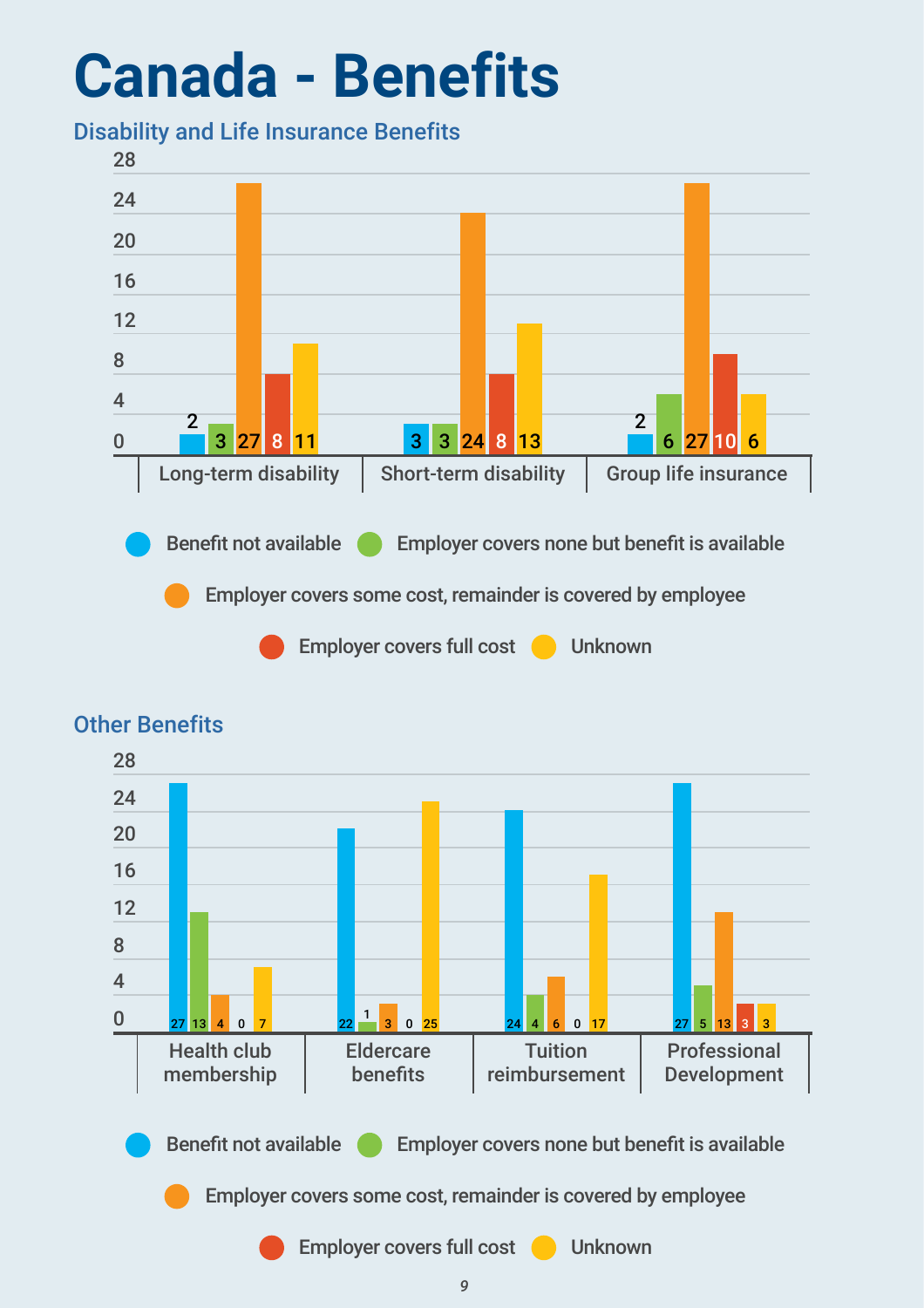### **Canada - Benefits**

Bonuses, Spending Accounts, Time Off, and Retirements Plans

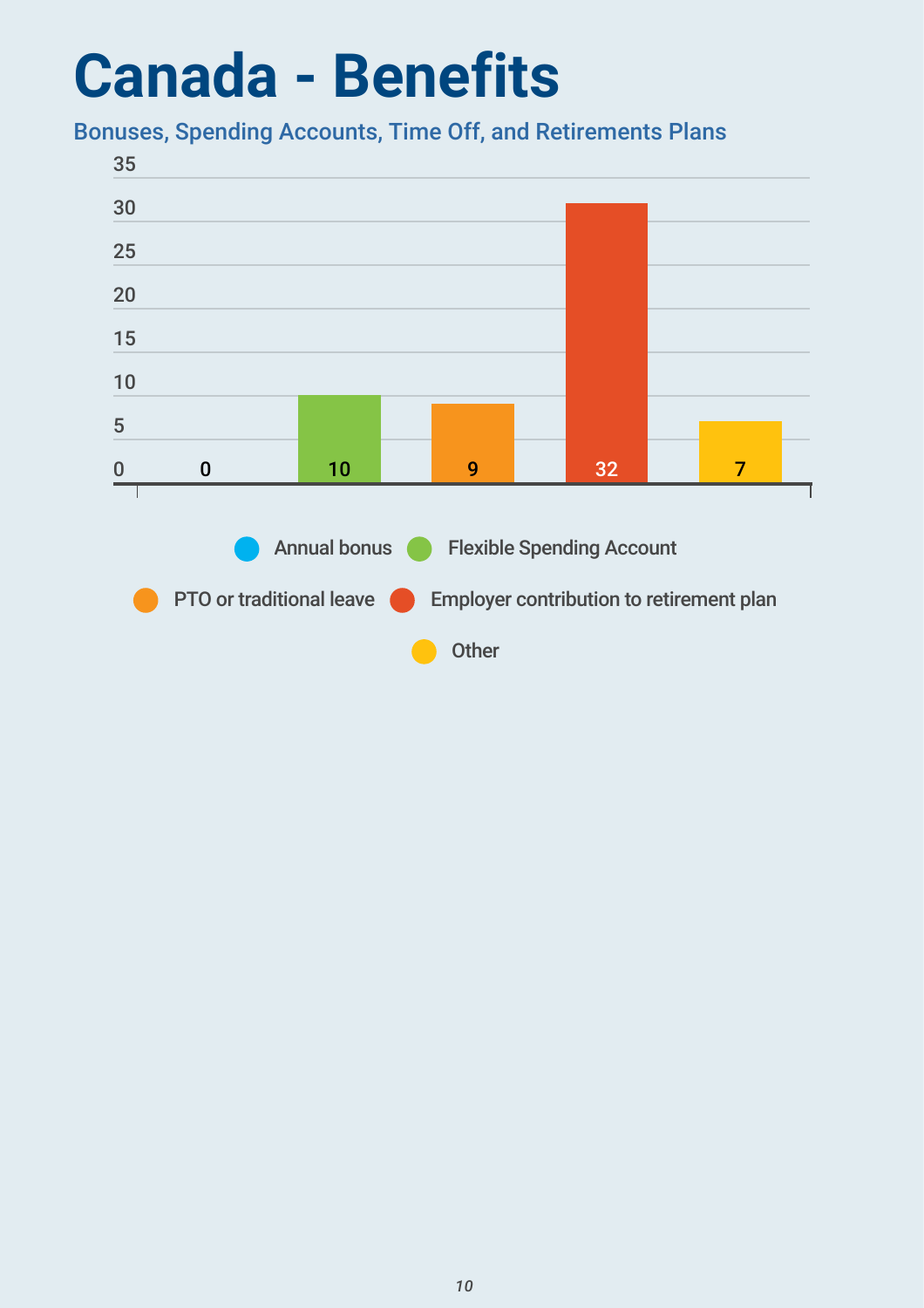### **Canada - COVID-19**

#### Changes from COVID-19